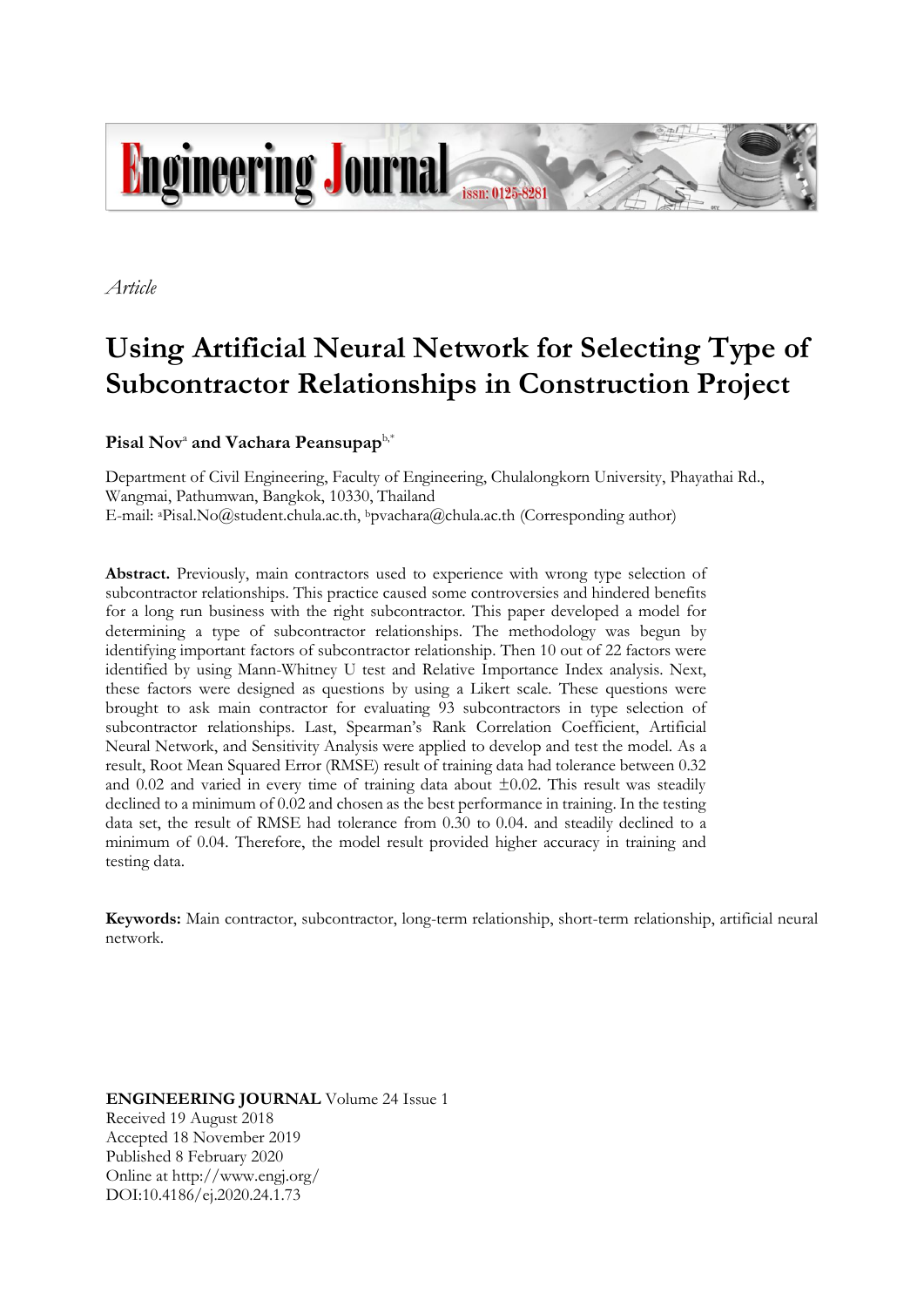## **1. Introduction**

As main contractor is an important person who has to manage and coordinate many construction activities, the decision making for selecting the right subcontractor in relationship development is really essential. Akintoye, et al. [1] and Dainty, et al. [2] mentioned that a successful construction project is depended on main contractor who could address a capable subcontractor for becoming a long-term relationship partner. Moreover, if main contractor fails to understand this relationship issue, he or she does not gain more benefits for the organization [2]. Regarding the wrong selection of relationship with subcontractor, main contractor could have bad experience in construction activities including poor communication, coordination, commitment, and distrust, so it could shorten the construction business between main contractor and other parties [3]. Therefore, main contractor needs to have a good subcontractor as a partner in the future.

Possessing a good subcontractor is one of main contractor objectives to achieve in the competitive market. The main contractor usually selects subcontractor at different stages such as subcontractor selection, subcontractor performance, and subcontractor relationship. The meaning of subcontractor selection defined when main contractor evaluates subcontractor based on the prequalification factors [4]. Next, main contractor assesses the performance of subcontractor in the progress work which is based on the effectiveness of control and management. With good performance, main contractor will choose that subcontractor for the next project whereas a poor performance subcontractor will not select anymore [5]. After the relationship between main contractor and subcontractor is improved by time and cooperative work in many construction projects, main contractor is willing to determine a potential subcontractor for a long-term relationship [6]. Thus, it could ensure productivity in the future. Although, there are many benefits that are hindered by long-term relationship with the right subcontractor, the decisionmaking issue for selecting type of subcontractor relationships does not have much focused in the previous studies.

There are two types of subcontractor relationships namely a short-term relationship and a long-term relationship. The definition of short-term relationship explained when main contractor uses subcontractor in an essential occasion even subcontractor is lack of some factors such as distrust, lack of mutual understanding, and no commitment in the construction work [7]. In contrast, a long-term relationship was understood when main contractor commits or maintains this relationship with the subcontractor regularly in order to achieve the expected result as an outcome. Therefore, the meaning of each relationship was defined clearly by the objective and situation in construction work.

## **2. Problem Statement**

Previous research studies still did not have any decision-making tool for evaluating subcontractor in relationship development because a little number study has focused on subcontractor relationship comparing to supplier, client or customer relationship. Patrick and Benson [8] studied long-term relationship development between main contractor and subcontractor in China and found some critical factors. Moreover, they found some majors barriers in this relationship such as inconsistent performance, lack of mutual trust, understanding and commitment. Then they also suggested some proactive strategies to solve in these problems such as regular meetings, incentive schemes, constant contracts, and wellstructured documentation. Another researcher studied about main contractor and subcontractor relationship in project partnering and divided two types of relationships such as short-term relationship as project partnering and long-term relationship as strategic partnering. In addition, he pointed out some important factors in subcontractor relationship [8]. Winter and Preece [7] found that trust is an important factor by comparing the relationship marketing between main contractor and subcontractor in UK and German. Faisal, et al. [9] explored in business relationship of main contractor and subcontractor with other organizations like client or supplier and they found that the importance of developing long-term relationship with their partners could increase the financial performance and solve many barriers too. However, the relationship between main contractor and subcontractor is really significant to improve the productivity in the construction project, there is not any method to help main contractor for selecting subcontractor in relationship development. Thus, this research proposes a decisionmaking model for selecting type of subcontractor relationships. With the right decision, main contractor could work with a capable subcontractor who is able to sustain the construction business effectively.

Next, main contractor usually chooses a subcontractor for relationship development based on only personal preference and interest [5]. For example, the high position of main contractor company, who is a project manager or director, may use his or her power to designate subcontractor in the relationship development decision [9]. Thus, main contractor does not have a clear procedure for selecting type of subcontractor relationships. With the lack of systematic screening in this stage, it could cause a poor selection of the subcontractor relationship. Then main contractor has to work with subcontractor who is poor in work performance for a long time. Last, this practice hinders the benefits which could discover with a good subcontractor for the long-term relationship.

Since main contractor still does not have any model for selecting types of subcontractor relationships in decision making, a systematic model should be established to evaluate subcontractor in relationship selection whether it is considered a short-term or long-term relationship.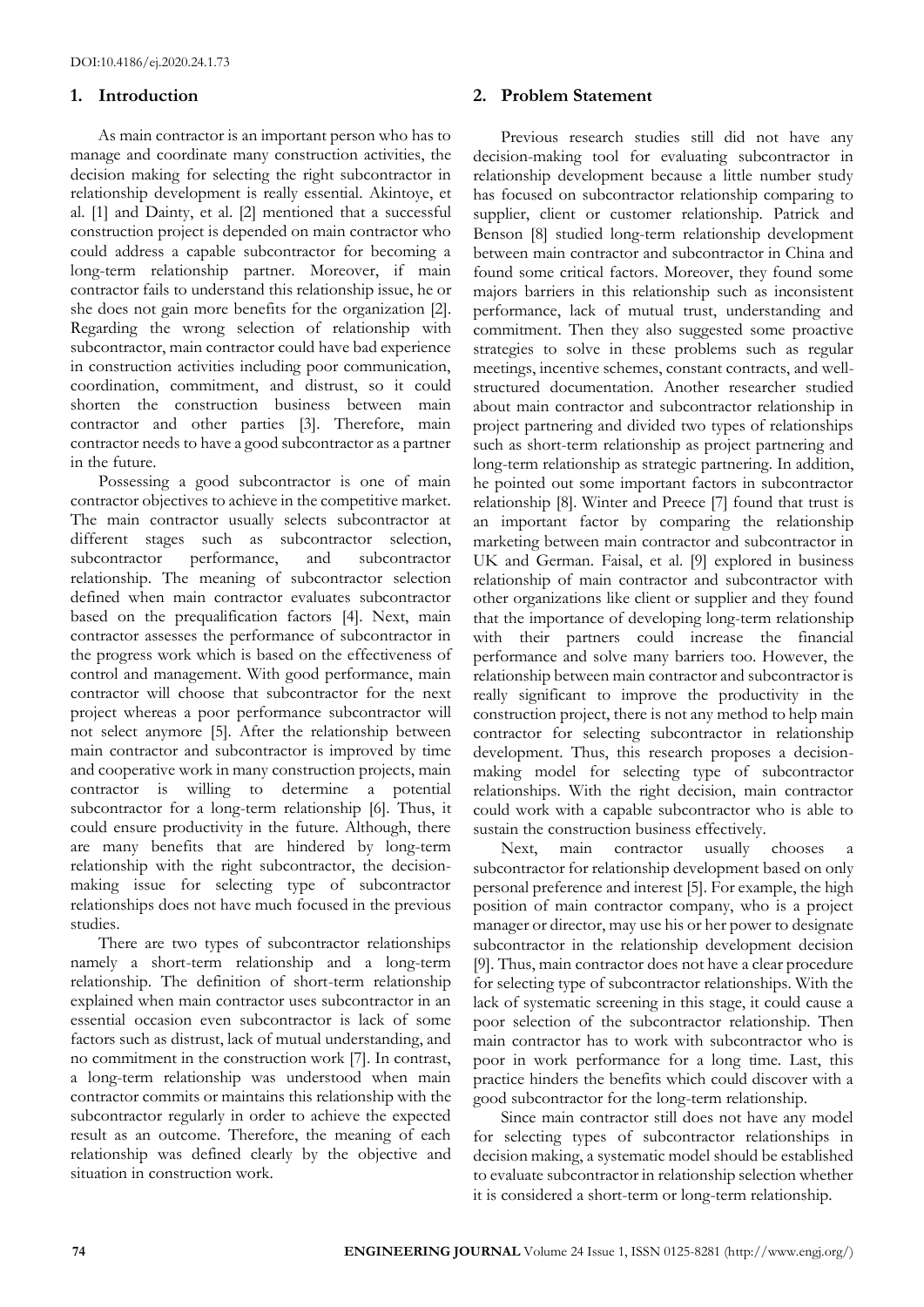## **3. Literature Review**

Previous research studies tried to help main contractor in decision making by using different factors using in selecting subcontractor relationship. Patrick and Benson [8] studied long-term relationship development between main contractor and subcontractor in China and found some critical factors such as trust, honesty, commitment, and communication. Moreover, next researcher who has studied about project partnering between main contractor and subcontractor relationship and also pointed out some important factors in subcontractor relationship such as trust, joint problem solving, commitment, continuous improvement, and cooperation [10]. In addition, there are some other factors that have been found in selecting subcontractor relationship as shown in Table 1.

Since relationship factors are perceived when the subcontractor has been worked with main contractor as a partner, these factors still are not enough to support the decision making on the type selection of subcontractor relationship. Moreover, main contractor should examine

the performance of subcontractor which will help them to understand the behavior of subcontractor in construction work. Moreover, subcontractor performance is one of important factors used by main contractors to select the optimal subcontractor for future work. There are many factors that have influenced this performance investigation. Wu [20] found some factors influencing subcontractor performance such as management ability, worksite condition, and subjective assessment. Then, the other 12 factors as shown in Table 2 by using a questionnaire survey for asking main contractor perspective in Taiwan [16]. Moreover, a dozen factors that main contractor has used for measuring the subcontractor's performance by interviewing such as workmanship, progress, health and safety, relationship and communication [17]. Last, Kang [5] proposed three main factors in subcontractor performance namely subcontractors' financial capability, experience and qualification, enterprise and project management knowledge of subcontractors. These factors were also divided into sub-factors.

Table 1. Factors for selecting the type of subcontractor relationships.

| Factors                               | Hampson<br>Hellard<br>and Kwok<br>$[11]$<br>$[12]$ |            | Ramaseshan Black, et Cheng, et Chan, et Frodell Manu, et Pal, et al.<br>and Loo $[13]$ | al. [14]   | al. [15]  | al. [16]  | $[17]$     | al. [18]  | $[19]$ |
|---------------------------------------|----------------------------------------------------|------------|----------------------------------------------------------------------------------------|------------|-----------|-----------|------------|-----------|--------|
| Trust                                 | $\sqrt{ }$                                         | $\sqrt{}$  | $\sqrt{}$                                                                              | $\sqrt{}$  | $\sqrt{}$ |           | $\sqrt{}$  | $\sqrt{}$ |        |
| Commitment                            | $\sqrt{}$                                          | $\sqrt{}$  | $\sqrt{ }$                                                                             | $\sqrt{}$  | $\sqrt{}$ | $\sqrt{}$ | $\sqrt{ }$ |           |        |
| Communication                         | $\sqrt{}$                                          | $\sqrt{}$  | $\sqrt{}$                                                                              | $\sqrt{}$  | $\sqrt{}$ | $\sqrt{}$ |            |           |        |
| Clear definition of<br>responsibility |                                                    |            |                                                                                        |            |           | $\sqrt{}$ |            |           |        |
| Joint problem solving                 | $\sqrt{}$                                          | $\sqrt{}$  |                                                                                        |            | $\sqrt{}$ |           | $\sqrt{ }$ |           | V      |
| Mutual objective                      | $\sqrt{ }$                                         |            |                                                                                        |            |           |           |            |           |        |
| Continuous<br>improvement             | $\sqrt{}$                                          |            |                                                                                        |            |           |           |            |           | V      |
| Sharing culture                       |                                                    |            |                                                                                        |            |           | V         |            |           |        |
| Regular monitoring                    |                                                    |            |                                                                                        |            |           | $\sqrt{}$ |            |           |        |
| Coordination                          |                                                    |            |                                                                                        |            | $\sqrt{}$ |           | $\sqrt{}$  |           |        |
| Management support                    |                                                    |            |                                                                                        |            | V         |           |            |           |        |
| Cooperation                           |                                                    | $\sqrt{ }$ |                                                                                        |            |           |           |            |           |        |
| Clear understanding                   |                                                    |            |                                                                                        | $\sqrt{ }$ |           |           |            |           |        |
| Flexibility to change                 |                                                    |            |                                                                                        | $\sqrt{ }$ |           |           |            |           |        |
| Innovation                            |                                                    |            |                                                                                        |            |           |           |            |           |        |
| Interdependence                       |                                                    | V          |                                                                                        |            |           |           | $\sqrt{}$  |           |        |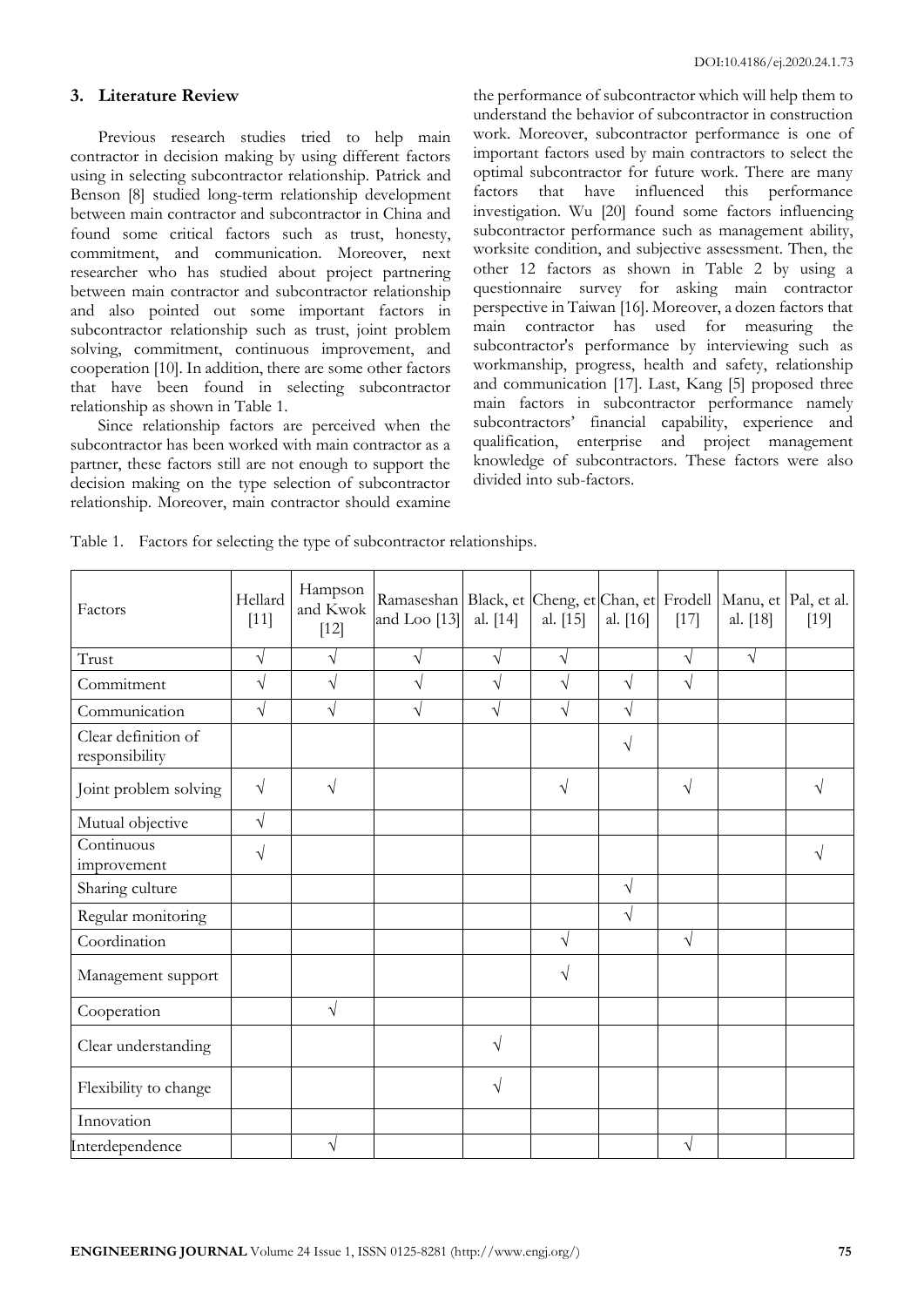#### DOI:10.4186/ej.2020.24.1.73

| No             | List of factors                         |
|----------------|-----------------------------------------|
|                | Construction technique                  |
| $\overline{2}$ | Time control                            |
| $\overline{3}$ | Material wastage                        |
| $\overline{4}$ | Cooperativeness                         |
| $\overline{5}$ | Collaboration with other subcontractors |
| 6              | Service after work completion           |
| 7              | Safety and protection                   |
| 8              | Tool usage habit                        |
| 9              | Workspace cleanliness                   |
| 10             | Management ability                      |
| 11             | Financial status                        |
| 12.            | Subcontractor personality               |

Table 2. Evaluation factors of subcontractor performance [20].

Regarding relationship and performance factors, a framework of relationship development with subcontractor was developed by dividing the factors into two main parts which are subcontractor characteristic and subcontractor performance. The subcontractor characteristic consists of 10 sub-factors such as trust, honesty, commitment, experience, flexibility to change, clear understanding, resources, financial status, profit base, knowledge. Another part is subcontractor performance which is classified into two sections including subcontractor ability and subcontractor work performance. Each section is classified into sub-factors. Subcontractor ability consists of innovation, communication, coordination, joint problem solving, cooperation, monitoring. Subcontractor work performance is related to time control in planning, safety training for employees, work quality, safety control system, wastage disposal control, and employee skill training. These factors are used to design a questionnaire for conducting an interview with main contractor. The following framework is showed in Fig. 1.



Fig. 1. A framework for selecting short or long-term relationship with the subcontractor.

# **4. Methodology**

The methodology of this study was classified into two stages. First, the study identified the important factors of subcontractor relationship. The data collection focused on building construction project and respondents were main contractors who were project managers and directors. The questionnaire was designed by using a Likert scale and 35 respondents were asked to rate the score in twenty-two factors of subcontractor relationship. Table 3 shows percentages of participants in the first stage. The data analysis used the Mann-Whitney U test and relative importance index (RII). Next, the study used the result of important factors in subcontractor relationship to develop a model for selecting type of subcontractor relationships.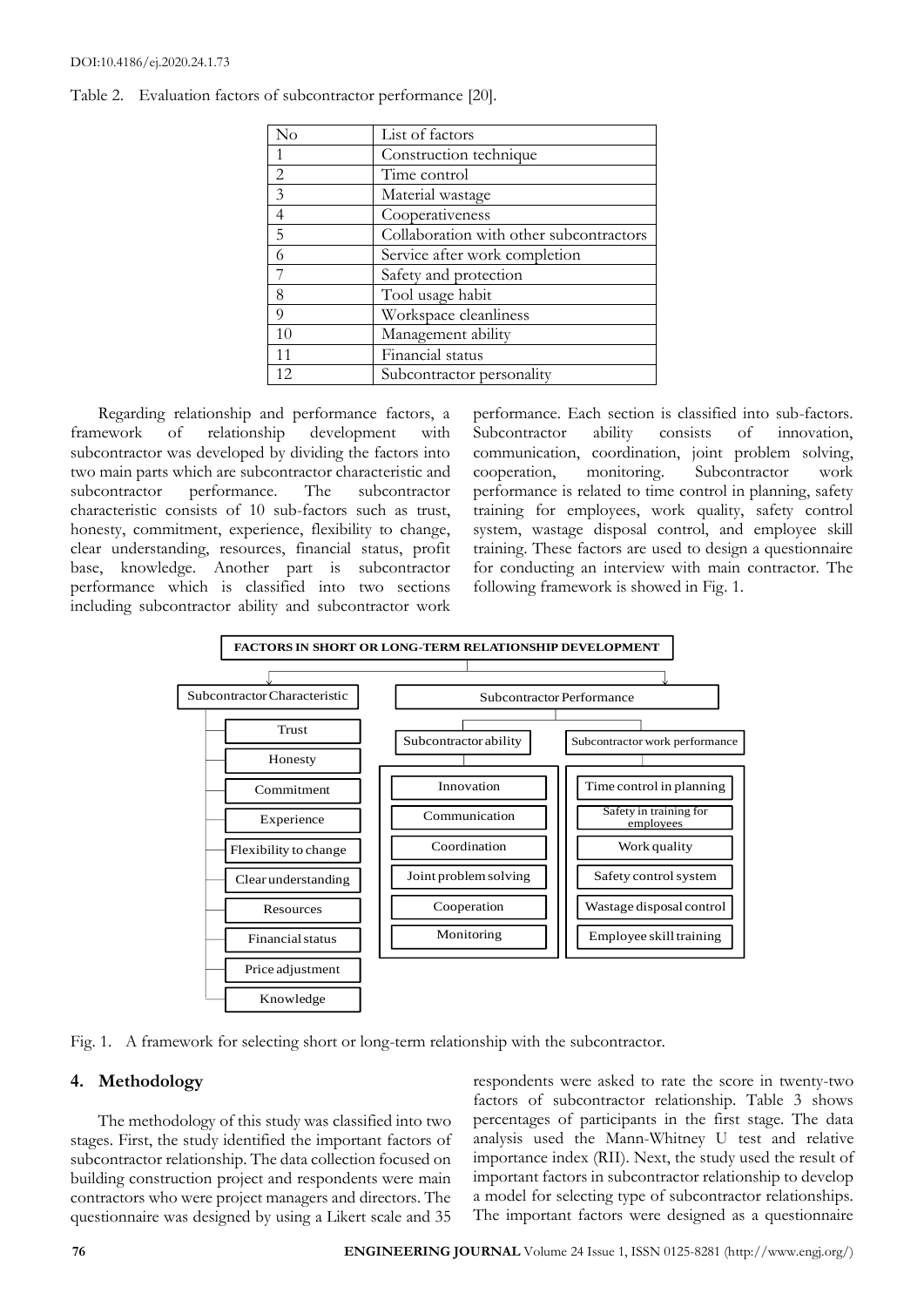using a Likert scale. 93 participants, who were project managers and directors of Cambodia construction companies, were asked to rate their own subcontractors in type selection of subcontractor relationship. Table 4 shows percentages of participants in the second stage. Then the data was analyzed by using spearman's rank correlation coefficient, artificial neural network and sensitivity analysis. In this study, Qnet 2000 was software for supporting the ANN analysis. Last, the data collection process took place from November until January 2012 and the detail information of model development was illustrated in the next section.

# **5. Important Factors Identification for Selecting the Type of Subcontractor Relationships**

In the first stage, the data were analyzed by using Mann-Whitney U test and relative importance index (RII). The Mann-Whitney U test is a non-parametric test. This test is used to compare two sample means that come from the same population and used to test whether two sample means are equal or not. The Mann-Whitney U test is usually used when the data is ordinal scale like a Likert scale. In this study, the Mann-Whitney U test was applied to see the level of different answers between project managers and directors on twenty-two factors of subcontractor relationship. The null hypothesis of this analysis is written down as " $H_0$ =There is no significant difference between the project managers and directors on each factor of subcontractor relationship. Moreover, the alternative hypothesis is " $H_1$ =There is a significant difference between the project managers and directors on each factor of subcontractor relationship". After analysis, if Z value is less than -1.96, or greater than 1.96, it will reject the null hypothesis. Moreover, when a normal approximation which is given by Asymp Sig (2-tailed), is smaller than 0.05, it will also reject the null hypothesis. Equation 1 shows the Mann-Whitney U test.

$$
U = n_1 n_2 - \frac{n_2(n_2 + 1)}{2} - \sum_{i=n_1+1}^{n_2} R_i
$$
 (1)

where:

U is Mann-Whitney U test  $N_1$  is sample size one  $N_2$  is sample size two  $R_i$  is the rank of the sample size

Next, the relative importance index (RII) primarily determines the importance level of factors by ranking number. The score was rated on each factor from 1 to 5. 1 referred to the lowest level of important whereas 5 represented the highest level of important. Then, the answer scores applied with Eq. (2) of the relative importance index. The results rank each factor based on the value of relative important index. Last, the important factors of subcontractor relationship are determined when value of relative important index is equal and greater than  $(\geq)$  the mean index value.

$$
RII = \frac{\sum_{i=1}^{5} W_i X_i}{\sum_{i=1}^{5} X_i} (1 \leq RII \leq 5)
$$
 (2)

where:

W<sub>i</sub> is the score given to each factor  $X_i$  is the percentage of respondents scoring i is the order number of respondents.

Table 3. Percentages of participants in the first stage of the study.

| Position of main contractor | Frequency | Percentage | Cumulative percentage |
|-----------------------------|-----------|------------|-----------------------|
| Project manager             |           | 62.86      | 62.86                 |
| Director                    |           | 37.14      | 100.00                |
| Total                       | 35        | 100.00     |                       |

Table 4. Percentages of participants in the second stage of the study.

| Position of main contractor | Frequency | Percentage | Cumulative percentage |
|-----------------------------|-----------|------------|-----------------------|
| Project manager             |           | 33.33      | 33.33                 |
| Director                    |           | 66.67      | 100.00                |
| Total                       |           | 100.00     |                       |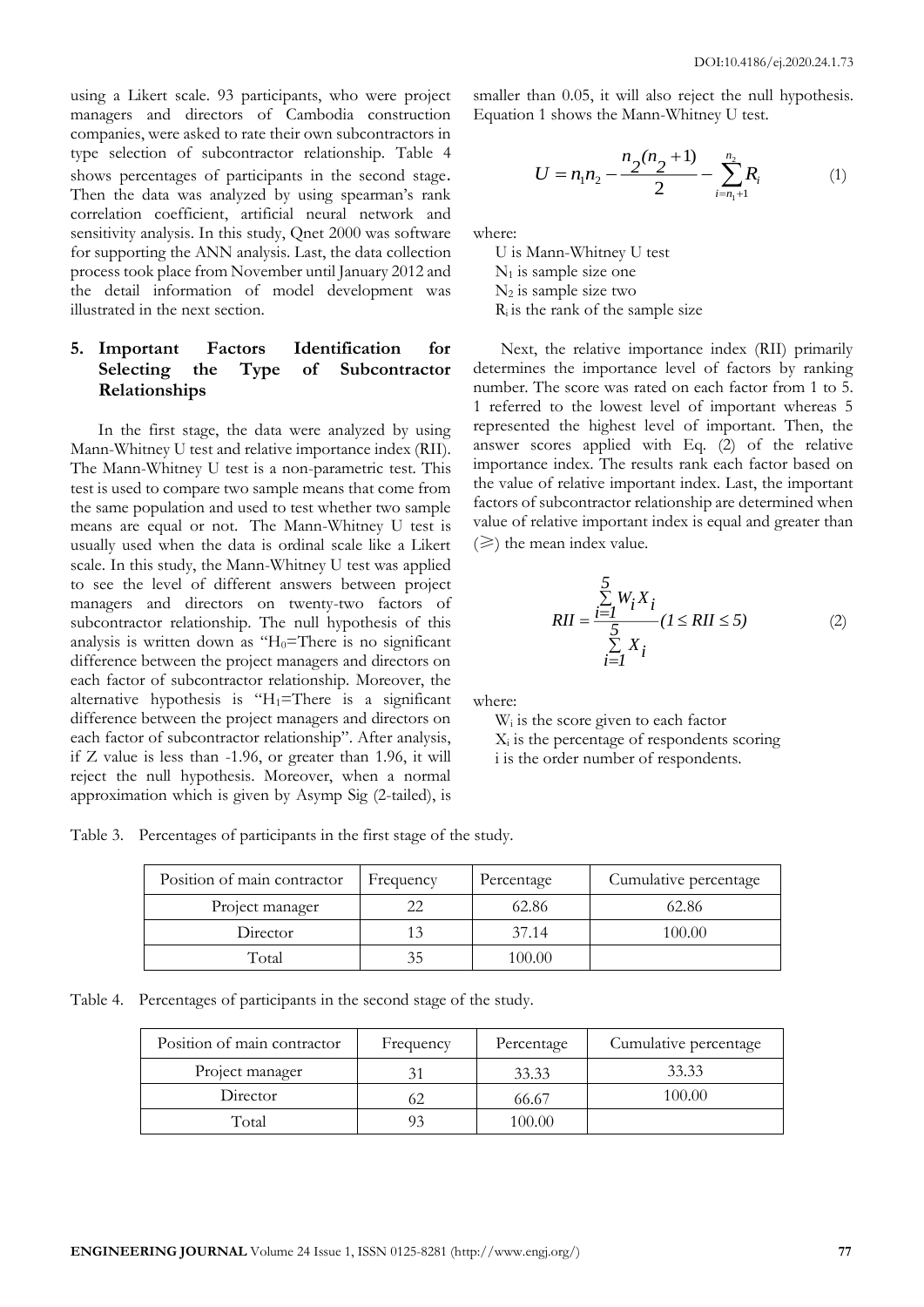# **6. Model Development by Using Artificial Neural Network (ANN)**

In the second stage, the data were analyzed by using Spearman Rank Correlation Coefficient, Artificial Neural Network (ANN) and Sensitivity Analysis. First, to test the correlation of important factor in subcontractor relationship, Spearman's rank correlation coefficient is a non-parametric measure of statistical dependence between two variables. Spearman r value varies between +1 and -1, where +1 shows a perfect positive correlation or "agreement", while -1 value indicates a perfect negative correlation or "disagreement". A value close to zero indicates no correlation. The formula for the spearman rank correlation coefficient is given by Eq. (3). As a result, the higher value of r shows a strong agreement between the two sets of rankings.

$$
r = 1 - \frac{6 \sum d_i^2}{n(n^2 - 1)}
$$
 (3)

where:

r is spearman rank correlation coefficient di represents the difference in ranking between project

managers and directors

n is the number of rank pairs.

Next, Artificial neural network was developed by McCulloch and Pitts in 1943 [21]. This method tried to follow the process of the nervous system in the brain's networks. Moreover, it was a mathematical method that could use to simulate information processing as the human brain and able to deal with the complicated problem in the research field [22]. Cybenko [23], Hornik, et al. [24] mentioned that ANN could be a universal function approximator because it could automatically approximate to the desired degree of accuracy in the data calculation. ANN method is able to reduce the level of error and maximize the accuracy of the training and testing data. In addition, it does not need to concern about the assumptions in the model. Therefore, this network was a popular method that could perform a wide range of complex tasks, especially in decision-making issue.

#### **6.1. Training Sample and Test Sample**

Training and test sample was required to build an ANN model. The training sample was used to develop the ANN model whereas the testing sample was used for checking the predictive accuracy of the model. Besides training and testing samples, validating sample was

required to improve the accuracy of the model [25]. However, if the data set was small, it used as one testing data set for both testing and validating purposes. The division of the data into the training and testing data sets was an important issue to consider in developing ANN. There was no clear solution to specify the number of training and testing samples. Previous studies suggested some rule of 90% vs. 10%, 80% vs. 20% or 70% vs. 30%...etc. Nam and Schaefer [26] studied the effect of different training sample size and found that when the training sample size is increased, the ANN result performs better and better. Granger [27] mentioned at least 20 percent of samples should keep for testing for non-linear models. Chang, et al. [28] divided training, testing and validating samples into 85%, 10%, and 5%. Moreover, based on Qnet program, the minimum requirement of testing data set is around 10%. Therefore, our sample is around 93, it was divided into 79, 9 and 5 for training, testing and validating samples respectively.

#### **6.2. The Architecture of a Neural Network**

To develop a decision model for selecting the type of subcontractor relationships by using ANN, 10 important factors of the subcontractor relationship were selected for the input node and two types of subcontractor relationships were placed in the output node. The computation process was based on the feed-forward method. Figure 2 shows the feed-forward topology of the model.

The elements of the model architecture were summarized such as:

- One input layer had 10 variables or10 input nodes
- One hidden layer had 10 variables or 10 hidden nodes
- One output layer had 1 variable or 1 output node
- 110 of connected arcs between input and hidden nodes and between hidden and the output node.
- The transfer function between hidden and output nodes was sigmoid function.
- The training algorithm was applied by using a backpropagation algorithm.
- The transformation of input data was calculated by the linear transformation formula.
- Data normalization was used between 0 and 1 to represent the long-term and short-term relationships.
- The number of training, testing and validating data set was divided into 79, 9 and 5 samples respectively.
- The performance of accuracy measurement was used by the root mean square error (RMSE).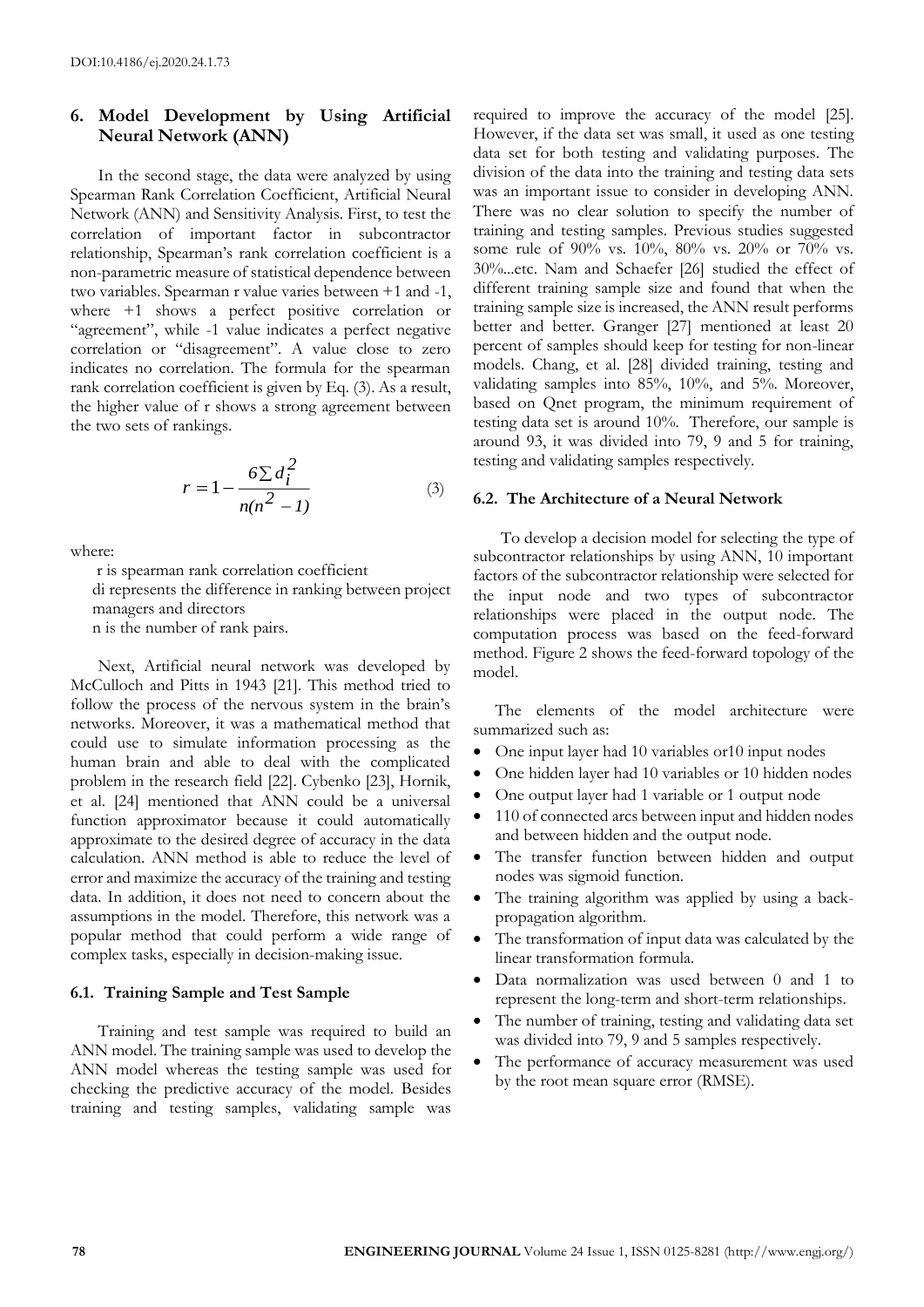

Fig. 2. The feed-forward topology of the model.

## **6.3. Training Control Option of Qnet**

To apply the ANN, the model was developed by using Qnet 2000 and some key options were needed to set for obtaining a good result in the training data. First, the learning rate coefficient was used to calculate the node size by adjusting the weight in the training period. The higher learning rate coefficient could provide a faster learning speed. But it led to instability and divergence. The smaller value of this coefficient can improve the numerical convergence. When the coefficient was ranged from 0.001 to 0.1, it gave a good process of training data without the risk of divergence [23]. Next, the momentum factor of Qnet's training algorithms was ranged from 0.8 to 0.9. This was no rule to select the iteration numbers and they were increased by the complexity of problem. Last, the remained options were followed by the default of program. Finally, our model was summarized in the training control option and shown in Table 5.

The predictive accuracy, which was based on the error value between predicted and actual value, was evaluated by training and testing set. Root mean squared error (RMSE) was the most popular method that uses to determine the error in the classification. This method was applied when the actual outputs are continuous and the

output targets are binary variables [24]. The RMSE formula was given in Eq. (4).

RMSE = 
$$
\sqrt{\frac{\sum_{i=1}^{n} (X_{pre} - X_{obs})^2}{n}}
$$
 (4)

where  $X_{pre}$  was a predicted value

 Xobs was an observed value for ith observation n was the number of observations

#### **6.4. Sensitivity Analysis**

Third, to determine the influencing factor of subcontractor relationship in the current practice from the main contractor evaluation, sensitivity analysis is an efficient tool. It is used to apply in a trained feed-forward neural network for automatically identifying all input parameters that influence on the output. This method an optimal method used to provide the contribution percentage of input to the model outputs [29]. Moreover, in artificial neural network, the sensitivity method could be determined the contribution percentage of each input by the result of input node interrogator option in the software Qnet 2000. This option is used to determine the sensitivity by repeating the training patterns process again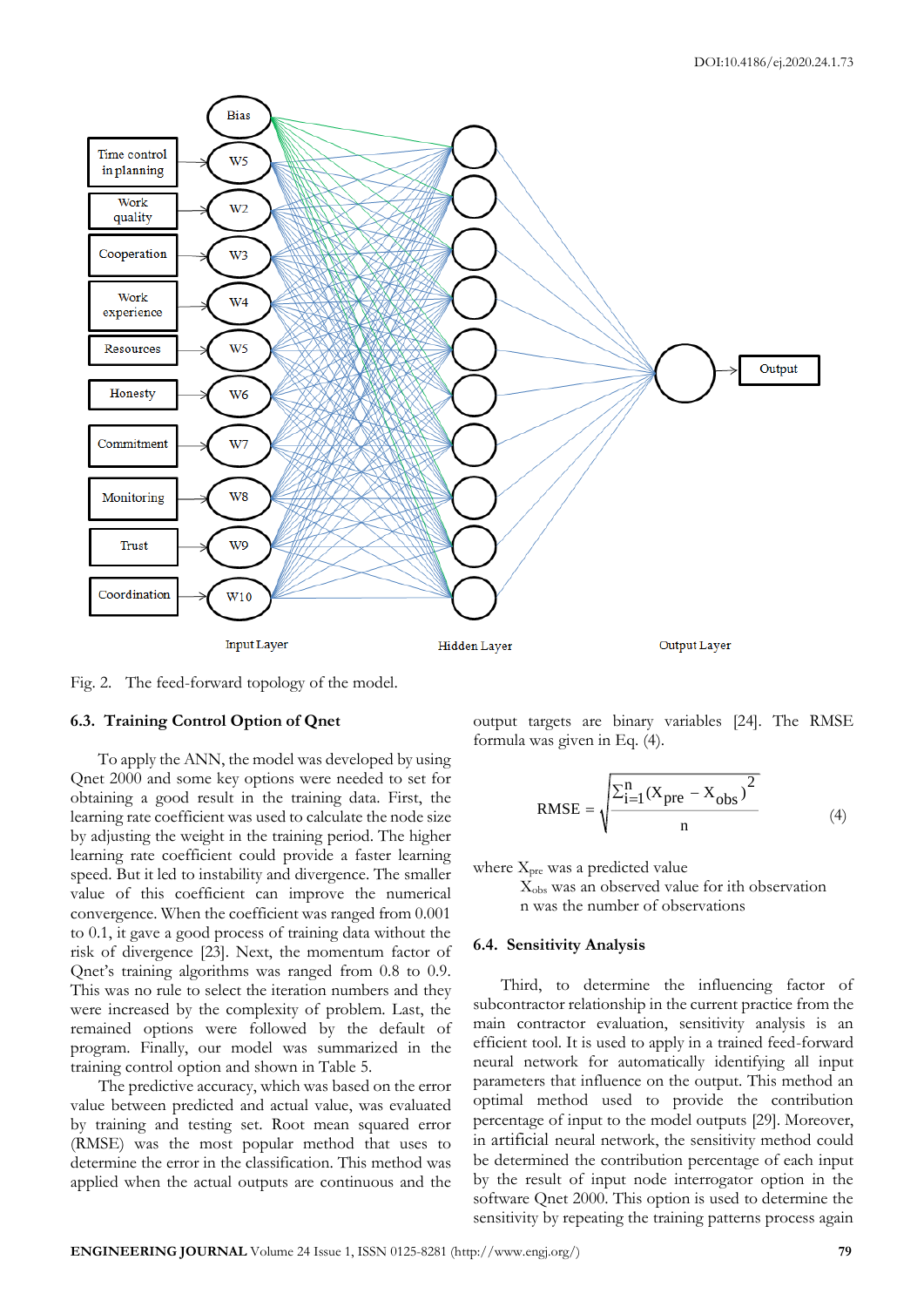and again with each input and computing the result of the network's output. In addition, we should remember the interpretation of this sensitivity result has assumed that the

value of input is independent. Therefore, the result of influencing factor of subcontractor relationship is determined by sensitivity approach in neural network.

|                            | <b>Network Definition</b> | <b>Training Controls</b> |       |  |  |  |
|----------------------------|---------------------------|--------------------------|-------|--|--|--|
| Network Layers:            | 3                         | Max. Iterations:         | 20000 |  |  |  |
| <b>Input Nodes:</b>        | 10                        | Learn control start:     | 10001 |  |  |  |
| Output Nodes:              |                           | Learn Rate:              | 0.001 |  |  |  |
| Hidden Nodes:              | 10                        |                          | 0.1   |  |  |  |
| <b>Transfer Functions:</b> | Sigmoid                   | Learn Rate Min:          | 0.001 |  |  |  |
| Connections:               | 110                       | Momentum:                | 0.8   |  |  |  |
| Training Patterns:         | 79                        |                          |       |  |  |  |
| Test Patterns:             |                           |                          |       |  |  |  |

Table 5. Summary of the training control.

## **7. Results and Discussion**

## **7.1. Important Factors Identification for Selecting the Type of Subcontractor Relationships**

After data collection in the first stage of this study, the Mann-Whitney U test was applied to test the level of different answers between project managers and directors on twenty-two factors of subcontractor relationship. Due to the result of Mann-Whitney U test, the twenty-two factors of subcontractor relationship have the Z value between -1.96 and 1.96. Moreover, Asymp Sig (2-tailed) values of all factors were bigger than 0.05. Thus, it will not reject the null hypothesis. The answers of project managers and directors on each factor of subcontractor relationship were not different and could use to support identifying the important factors of subcontractor relationship. Table 6 shows the result of Mann-Whitney U test with twenty-two factors of subcontractor relationship.

Before a model was developed in the decision making, the important factors of the subcontractor relationship were determined by using relative importance index (RII). As a result, ten out of twenty-two factors are passed the average value of relative important index (0.802). These ten important factors were shown in Table 7 and consisted of time control in planning, work quality, cooperation, experience, resources, honesty, commitment, monitoring, trust, and coordination. Moreover, the rest of other factors were less considered by main contractor for developing subcontractor relationship. Therefore, to develop an effective model, this research used these 10 important factors for developing a decision-making model by using artificial neural network.

## **7.2. Artificial Neural Network Analysis Result**

Prior to developing the model, the Spearman Rank Correlation Coefficient (r) was applied to test the correlation between each factor of the subcontractor relationship. As a result, the correlation coefficient values of all factors were bigger than 0.05 or 0.01. Thus, each factor has positive and negative correlations. Table 8 shows the correlation result of 10 important factors in subcontractor relationship. Therefore, it also seems likely to show an agreement between each factor of subcontractor relationship. Next, these factors could be used to develop the model for selecting the type of subcontractor relationship in the next step.

Next, the RMSE result of training data had a tolerance between 0.32 and 0.02 and varied in every time of training data about  $\pm 0.02$ . So the result of RMSE was steadily declined to a minimum of 0.02. Next, the result of RMSE in test data had tolerance from 0.30 to 0.04. It meant that the result of RMSE is steadily declined to a minimum of 0.04. When the minimum value of RMSE was used as a criterion for determining the best-trained network, the tolerance result was around 0.02 and would be chosen as the best performance in training. Figures 3 and 4 show the number of iterations against RMSE for both training and testing data sets.

Next, the correlation coefficient assessed how well the network predictions trend with the targets for the cases outside the training and test set. The range of correlation coefficient was between -1 and 1. From the result of Figs. 5 and 6, the correlation coefficient value of training and testing data were 0.998 and 0.982 respectively. Thus, it meant that our network is a high correlation between the target and output data.

On the other hand, the RMSE of the training and test data could use to understand overtraining behavior. When the testing data set error was increased, the training data set error was continually descended. Thus, overtraining has occurred. From Figs. 3 and 4, the RMSE curve of training and testing data set was decreased at the same time. Then, the model development was not overtraining and did not impact the predictive capabilities of the model being developed.

From the result of this model, the graph was plotted between network outputs and target values and shown in Fig. 7. The vertical line referred to the network output whereas the horizontal line indicated the training target. Moreover, when the point closely fell to the red optimal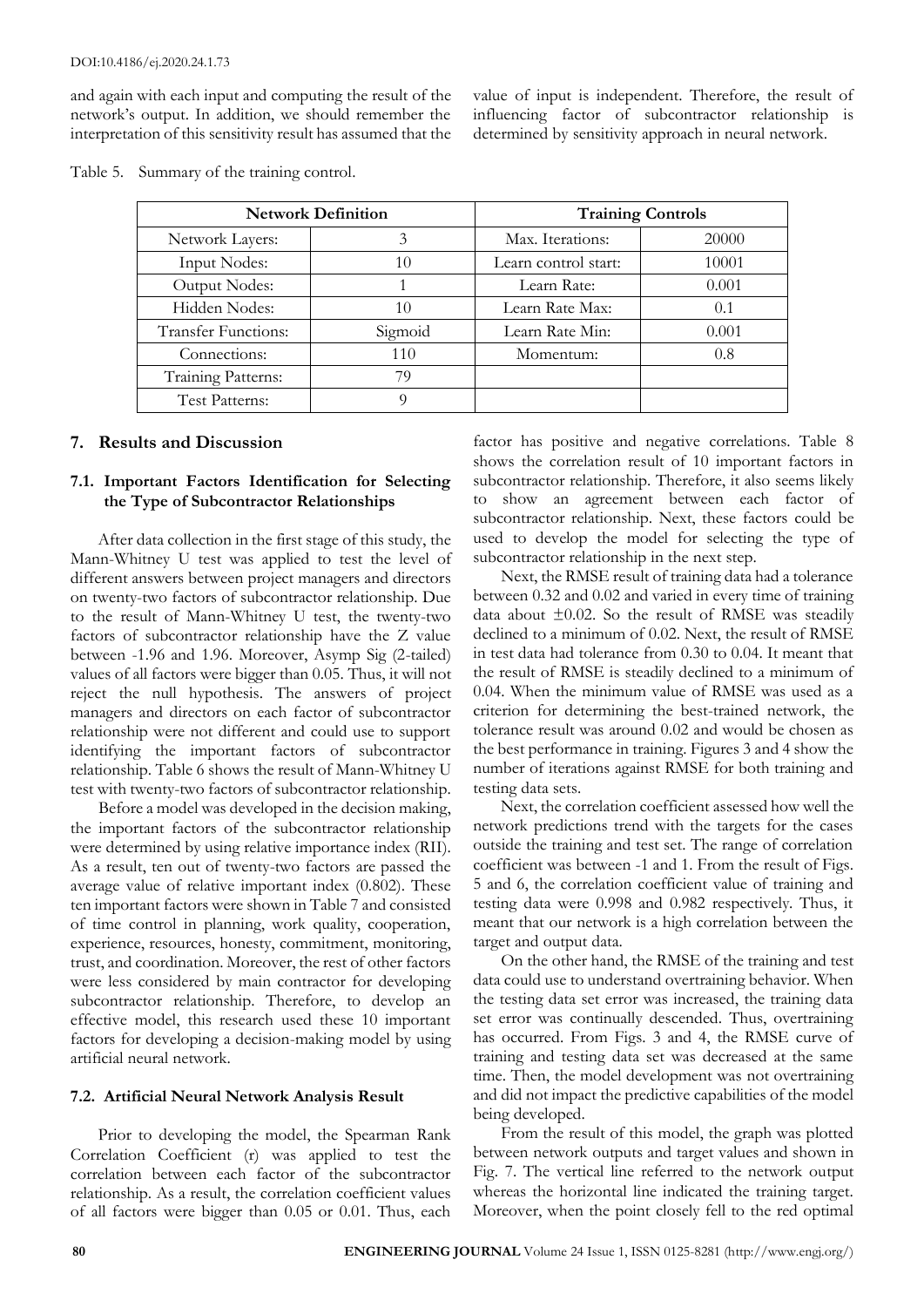agreement line (or called the equality line), the model had a good result of the overall agreement. Next, in Fig. 8, another graph was plotted between the targets/outputs and the pattern sequence. The vertical line indicated the targets or outputs whereas the horizontal line was pattern sequence. Three curves told about the closely agreement namely the training set targets, the training outputs, and the test outputs. In conclusion, both results of Figs. 7 and 8 provided a close agreement between the target and output results.

| Table 6. Results of Mann-Whitney U test with twenty-two factors of the subcontractor relationship. |  |  |  |  |  |
|----------------------------------------------------------------------------------------------------|--|--|--|--|--|
|                                                                                                    |  |  |  |  |  |

|                             | Trust    | Honesty | Commitme<br>nt | Experience | Flexibility to<br>change | Clear<br>understandi<br>ng |
|-----------------------------|----------|---------|----------------|------------|--------------------------|----------------------------|
| Mann-Whitney U              | 111.500  | 137.000 | 119.000        | 141.000    | 101.000                  | 128.000                    |
| Wilcoxon W                  | 364.500  | 228.000 | 372.000        | 232.000    | 354.000                  | 219.000                    |
| Z                           | $-1.166$ | $-.259$ | $-1.034$       | $-.074$    | $-1.804$                 | $-.645$                    |
| Asymp. Sig. (2-tailed)      | .244     | .796    | .301           | .941       | .071                     | .519                       |
| Exact Sig. $[2*(1-tailed)]$ | .287     | .853    | .428           | .960       | .159                     | .625                       |
| Sig.]                       |          |         |                |            |                          |                            |

|                           | Innovation | Communica-<br>tion | Coordination | Joint problem<br>solving | Cooperation |
|---------------------------|------------|--------------------|--------------|--------------------------|-------------|
| Mann-Whitney U            | 121.500    | 129.500            | 119.500      | 110.500                  | 131.000     |
| Wilcoxon W                | 374.500    | 382.500            | 372.500      | 363.500                  | 384.000     |
|                           | $-.958$    | $-.627$            | $-0.933$     | $-1.245$                 | $-.482$     |
| Asymp. Sig. (2-tailed)    | .338       | .530               | .351         | .213                     | .629        |
| Exact Sig. $[2*(1-tailed$ | .468       | .649               | .428         | .271                     | .699        |
| Sig.]                     |            |                    |              |                          |             |

|                             | Monitoring | Time control<br>in planning | Safety training<br>for employees | Work quality | Safety control<br>system |
|-----------------------------|------------|-----------------------------|----------------------------------|--------------|--------------------------|
| Mann-Whitney U              | 119.000    | 135.500                     | 137.000                          | 111.000      | 115.500                  |
| Wilcoxon W                  | 210.000    | 388.500                     | 228.000                          | 364.000      | 368.500                  |
|                             | $-1.119$   | $-.293$                     | $-.217$                          | $-1.244$     | $-1.057$                 |
| Asymp. Sig. (2-tailed)      | .263       | .769                        | .829                             | .214         | .291                     |
| Exact Sig. $[2*(1-tailed)]$ | .428       | .801                        | .853                             | .287         | .353                     |
| Sig.]                       |            |                             |                                  |              |                          |

|                             | Wastage<br>disposal<br>control | Employee<br>skill training | Financial<br>status | Profit base | Resources | Knowledge |
|-----------------------------|--------------------------------|----------------------------|---------------------|-------------|-----------|-----------|
| Mann-Whitney U              | 125.000                        | 126.500                    | 107.000             | 138.500     | 131.000   | 137.000   |
| Wilcoxon W                  | 378.000                        | 379.500                    | 198.000             | 229.500     | 222.000   | 228.000   |
|                             | $-.684$                        | $-.689$                    | $-1.337$            | $-175$      | $-.478$   | $-.237$   |
| Asymp. Sig. (2-tailed)      | .494                           | .491                       | .181                | .861        | .632      | .812      |
| Exact Sig. $[2*(1-tailed)]$ | .555                           | .578 <sup>1</sup>          | .229                | .880        | .699      | .853      |
| Sig.]                       |                                |                            |                     |             |           |           |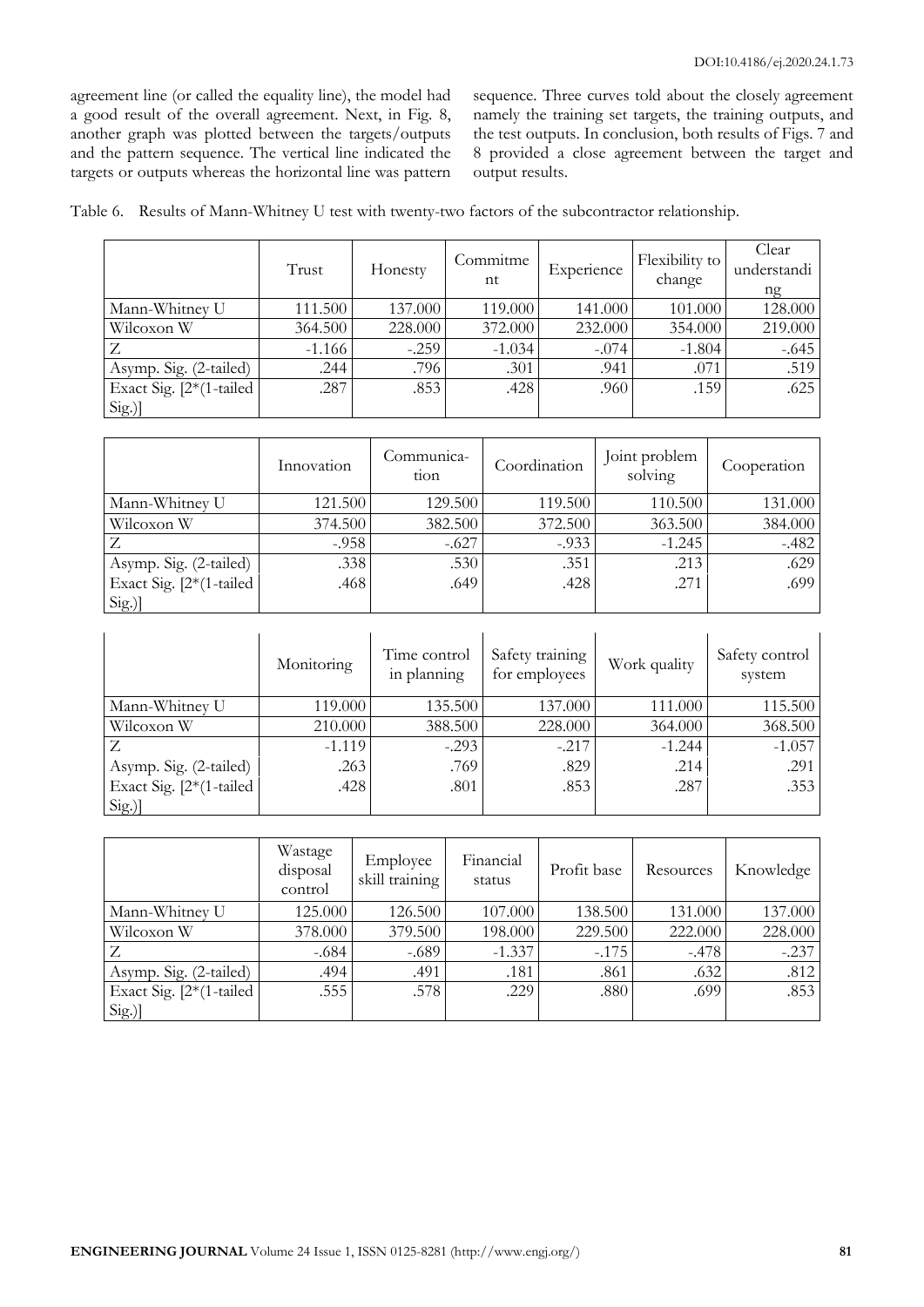## DOI:10.4186/ej.2020.24.1.73

| Criteria                      | <b>RII</b> | Rank           |
|-------------------------------|------------|----------------|
| Time control in planning      | 0.903      | $\mathbf{1}$   |
| Work quality                  | 0.891      | $\overline{2}$ |
| Cooperation                   | 0.851      | 3              |
| Experience                    | 0.834      | $\overline{4}$ |
| Resources                     | 0.829      | 5              |
| Honesty                       | 0.823      | 6              |
| Commitment                    | 0.823      | 7              |
| Monitoring                    | 0.823      | 8              |
| Trust                         | 0.811      | 9              |
| Coordination                  | 0.806      | 10             |
| Clear understanding           | 0.800      | 11             |
| Joint problem solving         | 0.794      | 12             |
| Innovation                    | 0.789      | 13             |
| Communication                 | 0.789      | 14             |
| Profit base                   | 0.789      | 15             |
| Flexibility to change         | 0.783      | 16             |
| Safety training for employees | 0.783      | 17             |
| Employee skill training       | 0.783      | 18             |
| Safety control system         | 0.754      | 19             |
| Knowledge                     | 0.743      | 20             |
| Wastage disposal control      | 0.731      | 21             |
| <b>Financial Status</b>       | 0.714      | 22             |
| Average value                 | 0.802      |                |

Table 7. Result of important factors in the subcontractor relationship.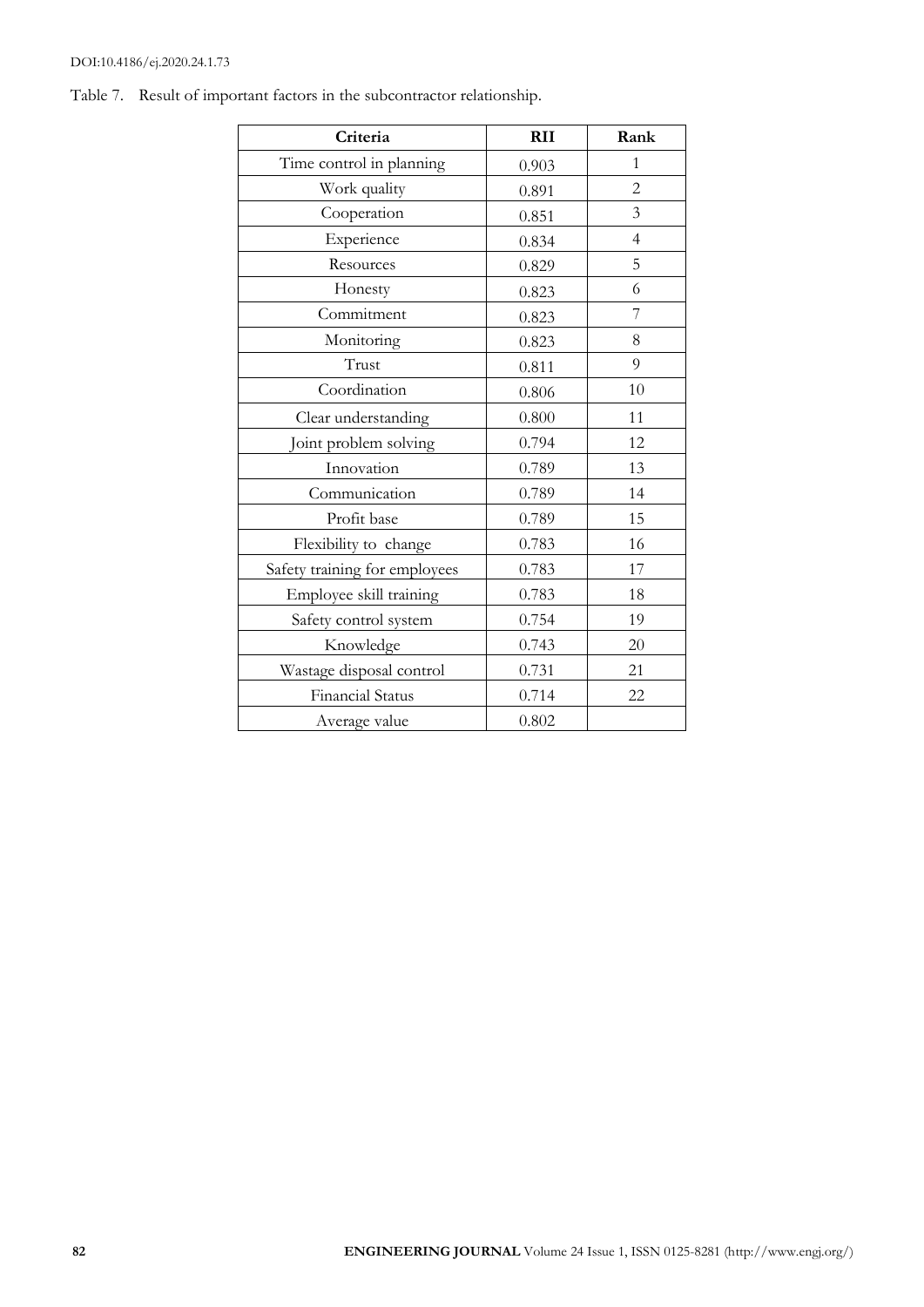# Table 8. Correlation result of 10 important factors in the subcontractor relationship.

|            |              |                                |              |          | Correlations |            |           |         |            |          |            |              |
|------------|--------------|--------------------------------|--------------|----------|--------------|------------|-----------|---------|------------|----------|------------|--------------|
|            |              |                                | Time control | Work     |              |            |           |         |            |          |            |              |
|            |              |                                | in planning  | quality  | Cooperation  | Experience | Resources | Honesty | Monitoring | Trust    | Commitment | Coordination |
| Spearman's | Time control | <b>Correlation Coefficient</b> | 1.000        | .082     | $-.090$      | $-.091$    | .177      | .306    | .314       | $-.074$  | .079       | $.469**$     |
| rho        | in planning  | Sig. (2-tailed)                |              | .639     | .607         | .602       | .310      | .074    | .066       | .673     | .652       | .004         |
|            |              | N                              | 35           | 35       | 35           | 35         | 35        | 35      | 35         | 35       | 35         | 35           |
|            | Work quality | Correlation Coefficient        | .082         | 1.000    | .188         | .194       | .027      | .226    | $-.401*$   | .190     | .007       | $-175$       |
|            |              | Sig. (2-tailed)                | .639         |          | .280         | .265       | .879      | .191    | .017       | .273     | .967       | .313         |
|            |              | N                              | 35           | 35       | 35           | 35         | 35        | 35      | 35         | 35       | 35         | 35           |
|            | Cooperation  | Correlation Coefficient        | $-.090$      | .188     | 1.000        | .312       | .236      | .199    | $-.049$    | $-.388*$ | .036       | $-.115$      |
|            |              | Sig. (2-tailed)                | .607         | .280     |              | .068       | .173      | .253    | .781       | .021     | .836       | .511         |
|            |              | N                              | 35           | 35       | 35           | 35         | 35        | 35      | 35         | 35       | 35         | 35           |
|            | Experience   | Correlation Coefficient        | $-.091$      | .194     | .312         | 1.000      | $-272$    | .082    | $-.063$    | $-.015$  | $-.345*$   | $-250$       |
|            |              | Sig. (2-tailed)                | .602         | .265     | .068         |            | .114      | .639    | .717       | .934     | .042       | .147         |
|            |              | N                              | 35           | 35       | 35           | 35         | 35        | 35      | 35         | 35       | 35         | 35           |
|            | Resources    | Correlation Coefficient        | .177         | .027     | .236         | $-.272$    | 1.000     | .059    | .337       | $-.424*$ | .224       | .122         |
|            |              | Sig. (2-tailed)                | .310         | .879     | .173         | .114       |           | .734    | .048       | .011     | .195       | .484         |
|            |              | N                              | 35           | 35       | 35           | 35         | 35        | 35      | 35         | 35       | 35         | 35           |
|            | Honesty      | Correlation Coefficient        | .306         | .226     | .199         | .082       | .059      | 1.000   | .315       | .196     | .066       | .096         |
|            |              | Sig. (2-tailed)                | .074         | .191     | .253         | .639       | .734      |         | .065       | .258     | .706       | .582         |
|            |              | N                              | 35           | 35       | 35           | 35         | 35        | 35      | 35         | 35       | 35         | 35           |
|            | Monitoring   | Correlation Coefficient        | .314         | $-.401*$ | $-.049$      | $-.063$    | $.337*$   | .315    | 1.000      | $-.097$  | .158       | $.382*$      |
|            |              | Sig. (2-tailed)                | .066         | .017     | .781         | .717       | .048      | .065    |            | .581     | .365       | .024         |
|            |              | N                              | 35           | 35       | 35           | 35         | 35        | 35      | 35         | 35       | 35         | 35           |
|            | Trust        | Correlation Coefficient        | $-.074$      | .190     | $-.388*$     | $-.015$    | $-.424*$  | .196    | $-.097$    | 1.000    | .135       | .009         |
|            |              | Sig. (2-tailed)                | .673         | .273     | .021         | .934       | .011      | .258    | .581       |          | .438       | .960         |
|            |              | N                              | 35           | 35       | 35           | 35         | 35        | 35      | 35         | 35       | 35         | 35           |
|            | Commitment   | Correlation Coefficient        | .079         | .007     | .036         | $-.345*$   | .224      | .066    | .158       | .135     | 1.000      | $.451**$     |
|            |              | Sig. (2-tailed)                | .652         | .967     | .836         | .042       | .195      | .706    | .365       | .438     |            | .007         |
|            |              | N                              | 35           | 35       | 35           | 35         | 35        | 35      | 35         | 35       | 35         | 35           |
|            | Coordination | Correlation Coefficient        | $.469**$     | $-.175$  | $-.115$      | $-.250$    | .122      | .096    | $.382*$    | .009     | $.451**$   | 1.000        |
|            |              | Sig. (2-tailed)                | .004         | .313     | .511         | .147       | .484      | .582    | .024       | .960     | .007       |              |
|            |              | N                              | 35           | 35       | 35           | 35         | 35        | 35      | 35         | 35       | 35         | 35           |

\*\*. Correlation is significant at the 0.01 level (2-tailed). \*. Correlation is significant at the 0.05 level (2-tailed).



Fig. 3. Iteration numbers and RMSE for the training data set.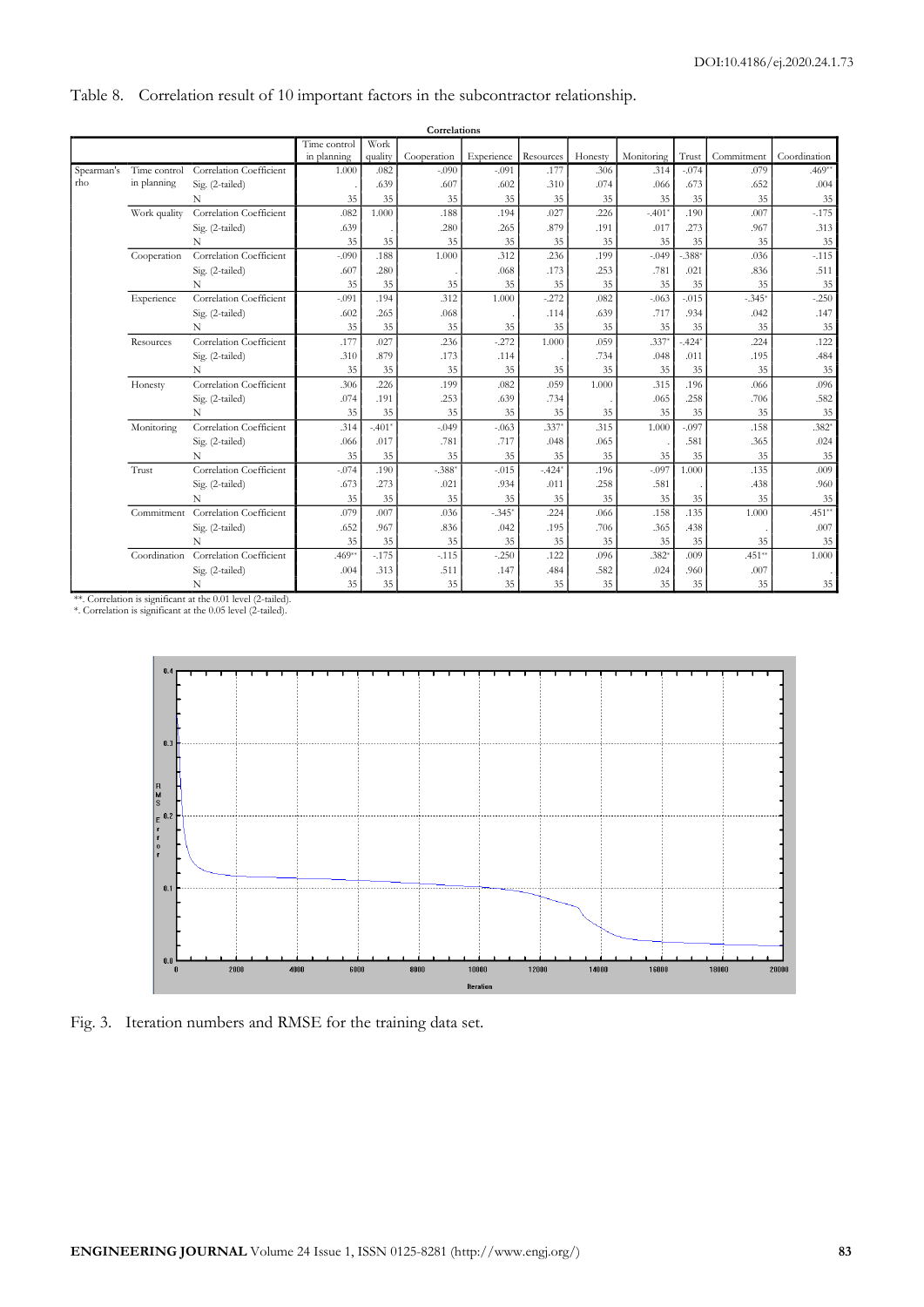

Fig. 4. Iteration numbers and RMSE for the testing data set.



Fig. 5. Iteration numbers and correlation coefficient for the training data set.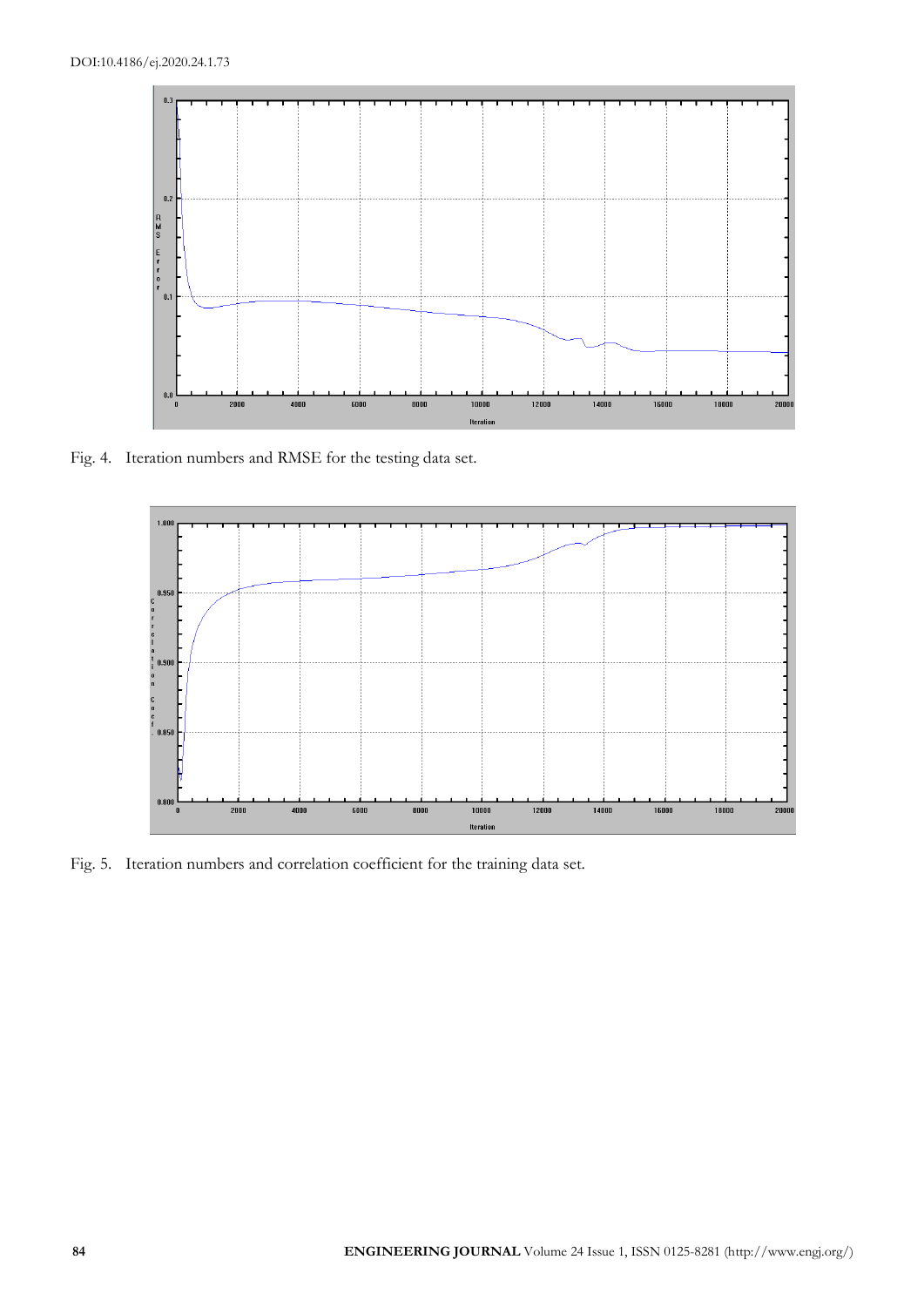

Fig. 6. Iteration numbers and correlation coefficient for the testing data set.



Fig. 7. Comparisons of targets vs. outputs.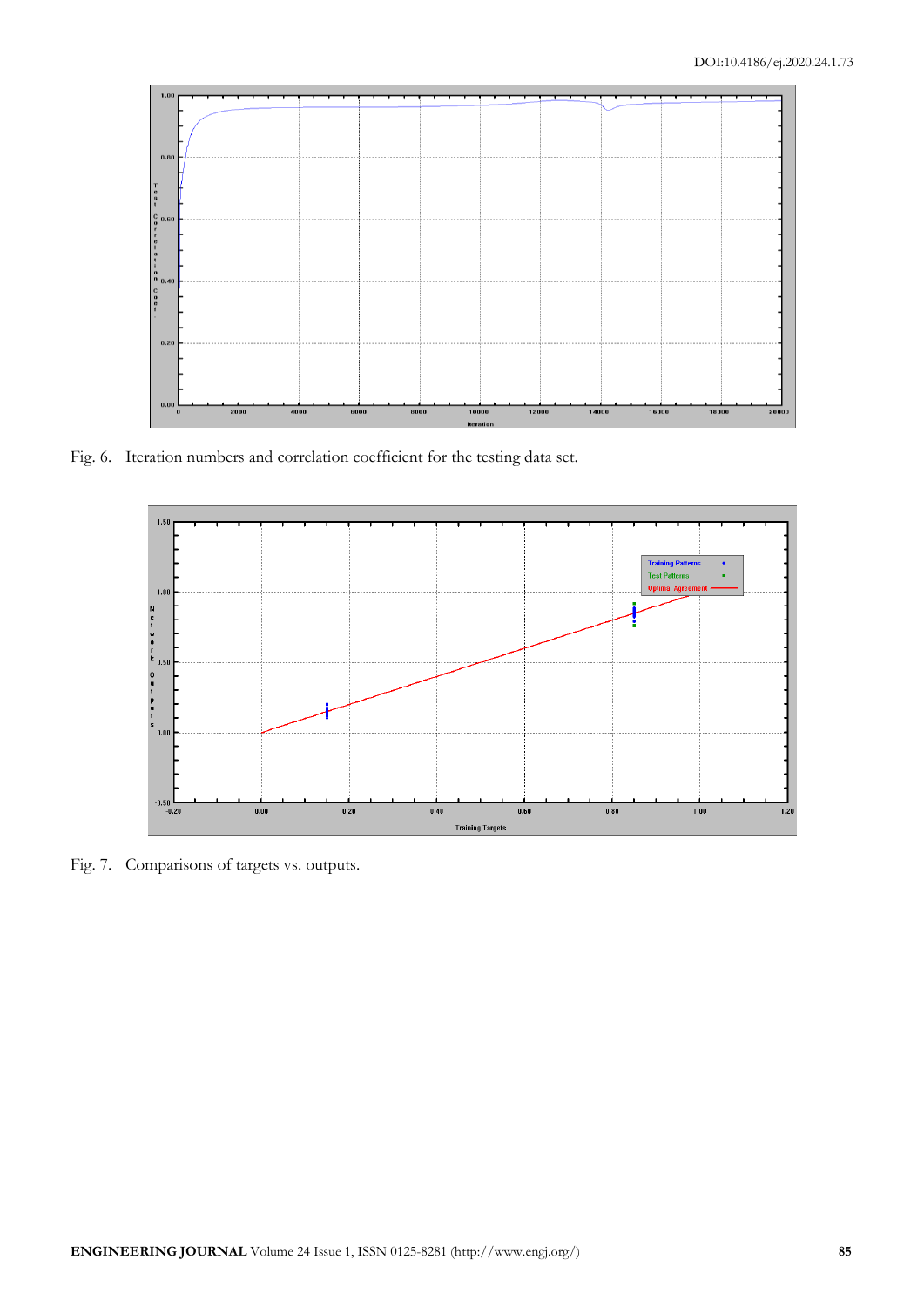

Fig. 8. Comparisons of targets/ outputs vs pattern sequence.

## **7.3. Validation Result**

Last, some samples data were used in verification purpose and these data were not used in the training and testing process. Shanker and Hu [30] found that the cut off value of two groups' classification in the neural network was 0.5. By applying this cut off value in our research, if the output value was larger than 0.5, it was long-term relationship. Moreover, if the output was equal or less than 0.5, it was short-term relationship. Regarding the result of Table 9, the wrong answer of 5 verification data sets was only one because this subcontractor was evaluated by medium score for most of the factors in subcontractor relationship. However, the model was still higher accuracy. In conclusion, ANN was a significant method that could accurately produce the model for selecting type of subcontractor relationships.

#### **7.4. Result of Sensitivity Analysis**

By using the input node interrogator, the inputs influenced the output that could be understood by the contribution percentages. As a result, trust, cooperation, work quality, time control in planning and monitoring were the top five variables that have a higher percentage among the other. Table 10 shows the contribution percentages of factors in subcontractor relationship. Therefore, these factors could influence the selection type of subcontractor relationships.

## **8. Conclusion**

The previous practice of main contractor used only the personal judgment for selecting subcontractor in relationship development. With the mismatched result of the relationship among subcontractors, main contractor might have the controversies with subcontractor and could hinder a long-term benefit. This research aimed to develop a model for selecting type of subcontractor relationships between main contractor and subcontractor. The research methodology used a survey questionnaire to collect data from each main contractor. There are two main stages of this study. First, the respondents were asked to identify the important factors of subcontractor relationship. The relative important index was used to analyze and could identify 10 out of 22 factors as the important factors of subcontractor relationship. Next, these 10 factors were used to evaluate their own subcontractors for selecting type of subcontractor relationships. Then the model was developed by using the Artificial Neural Network (ANN). As a result of training and testing data sets, the error level of training and testing data sets was 0.02 and 0.04 respectively. It meant that the accuracy of training and testing results are 98% and 96%. Moreover, based on the result of ANN, the study found that five main factors of subcontractor relationship have higher influence on selecting type of subcontractor relationships including trust, cooperation, work quality, time control in planning and monitoring. Last, this research would be useful for main contractor decision making when they would like to select type of subcontractor relationships. The future study should focus on the result that this model development is applied with a real case study.

### **Acknowledgments**

This paper is gratefully acknowledged by supporting the 90th-anniversary grant from Chulalongkorn University and ASEAN Countries Scholarship Program by providing for part of this work.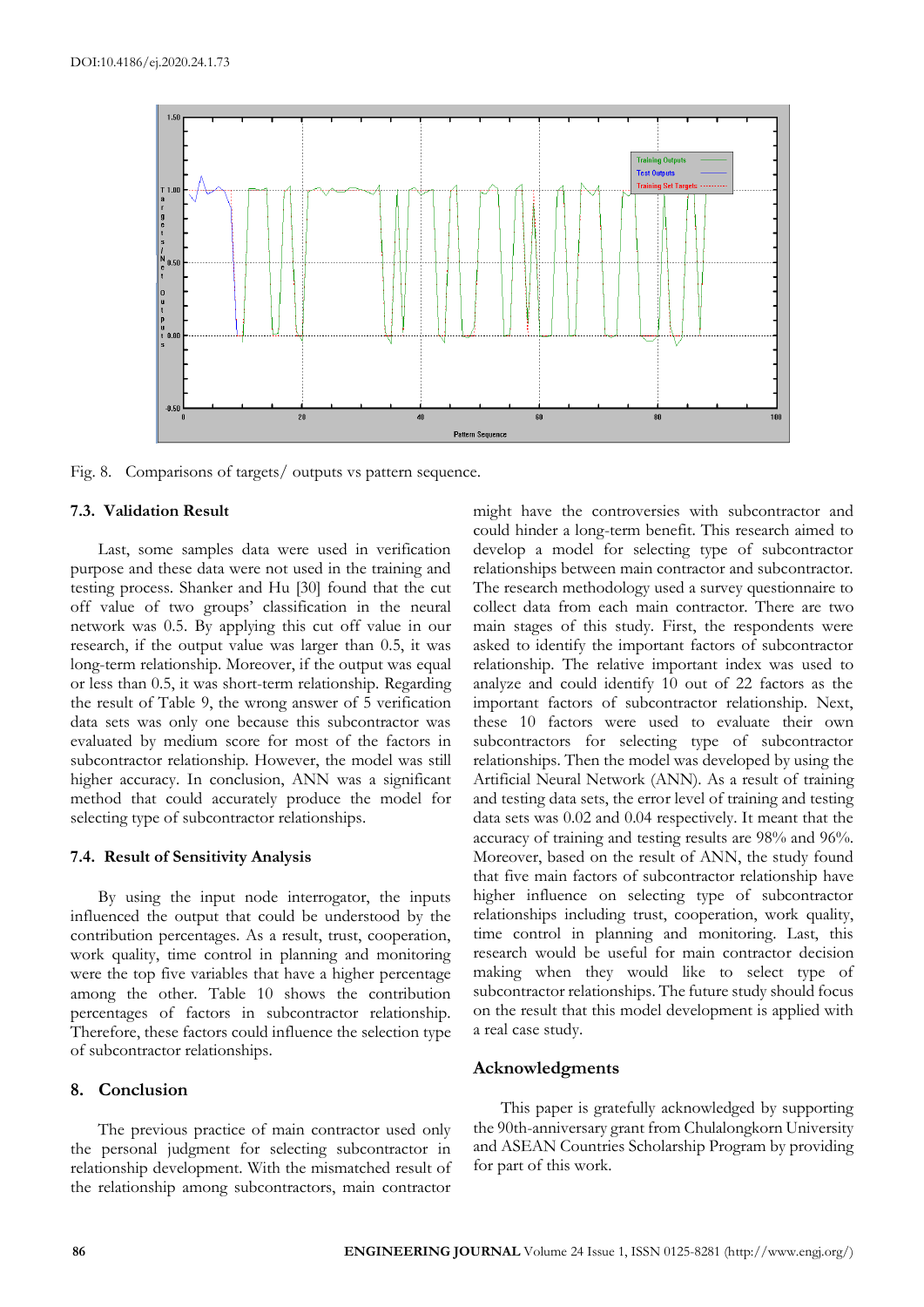Table 9. Comparisons of targets vs outputs of validation samples.

| Number of samples | Target  | Output  | Result  |
|-------------------|---------|---------|---------|
|                   | 1.00000 | 0.92950 | Correct |
|                   | 0.00000 | 0.26418 | Correct |
|                   | 0.00000 | 0.01593 | Correct |
|                   | 0.00000 | 0.54390 | Wrong   |
|                   | ,00000  | 1.00827 | Correct |

Table 10. Contribution percentages of input to output.

| Output Node | Input Node     | Node Name                | Percent Contribution |
|-------------|----------------|--------------------------|----------------------|
|             |                | Work quality             | 11.17                |
|             | $\overline{2}$ | Time control in planning | 9.13                 |
|             | 3              | Experience               | 4.7                  |
|             |                | Cooperation              | 23.17                |
|             | 5              | Honesty                  | 2.23                 |
|             | 6              | Commitment               | 4.71                 |
|             |                | Resources                | 5.25                 |
|             | 8              | Coordination             | 2.79                 |
|             | 9              | Monitoring               | 7.83                 |
|             | 10             | Trust                    | 29.03                |

# **References**

- [1] A. Akintoye, G. Mcintosh, and E. Fitzgerald, "A survey of supply chain collaboration and management in the UK construction industry," *European Journal of Purchasing & Supply Management,* vol. 6, pp. 159-168, 2000.
- [2] A. R. J. Dainty, G. H. Briscoe, and S. J. Millett, "New perspectives on construction supply chain integration," *Supply Chain Management: An International Journal*, vol. 6, pp. 163-173, 2001.
- [3] R. R. Handfield and E. L. J. Nichols, *Introduction to Supply Chain Management*. Upper Saddle River, NJ: Prentice-Hall, 1999.
- [4] M. Kumaraswamy and J. Matthews, "Improved subcontractor selection employing partnering principles," *Journal of Management in Engineering,* vol. 16, pp. 47-58, 2000.
- [5] C. Kang, "Assessing factors and project performance – Study of construction subcontractors in china," Doctor of Business Administration, Business Administration Tongji, June 2011.
- [6] A. M. Haksever, H. Ismail, Demir, and O. Giran, "Assessing the benefits of long-term relationships between contractors and subcontractors in the UK," *International Journal for Construction Marketing,* vol. 3, pp. 1-10, 2001.
- [7] C. Winter and C. N. Preece, "Relationship marketing between specialist subcontractor and main contractors-comparing UK and German Practice," *Journal of Construction Engineering and Management,* vol. 2, no. 1, pp. 1-11, 2000.
- [8] P. X. Zou, and B. T. Lim, " An empirical study in subcontractor selection and long-term alliance relationship between main-contractor and subcontractor," *International Journal of Construction Management,* pp. 1-13, 2006.
- [9] M. N. Faisal, D. K. Banwet, and R. Shankar, "Supply chain risk mitigation: Modeling the enablers," *Business Process Management Journal,* vol. 12, no. 4, pp. 535-552, 2006.
- [10] J. Mathews, A. Tyler, and A. Thorpe, "Preconstruction project partnering: developing the process," *Engineering, Construction and Architectural Management,* vol. 3, no. 1, pp. 117-131, 1996.
- [11] R. B. Hellard, *Project Partnering: Principle and Practice*. UK: Thomas Telford Ltd, 1995.
- [12] K. Hampson and T. Kwok, "Strategic alliance in building construction: A tender evaluation tool for the public sector," *Journal of Construction Procurement,*  vol. 3, no. 1, pp. 28-41, 1997.
- [13] B. Ramaseshan and P. C. Loo, "Factors affecting a partner's perceived effectiveness of strategic business alliance: some Singapore evidence," *International Bussiness Review,* vol. 7, pp. 443-458, 1998.
- [14] C. Black, A. Akintoye, and E. Fitzgerald, "An analysis of success factors and benefits of partnering in construction," *International Journal of Project Management,* vol. 18, pp. 423-434, 2000.
- [15] E. W. L. Cheng, H. Li, and P. E. D. Love, "Establishment of critical success factors and benefits of partnering," *Journal of Management in Engineering,* vol. 16, no. 2, pp. 100-111, 2000.